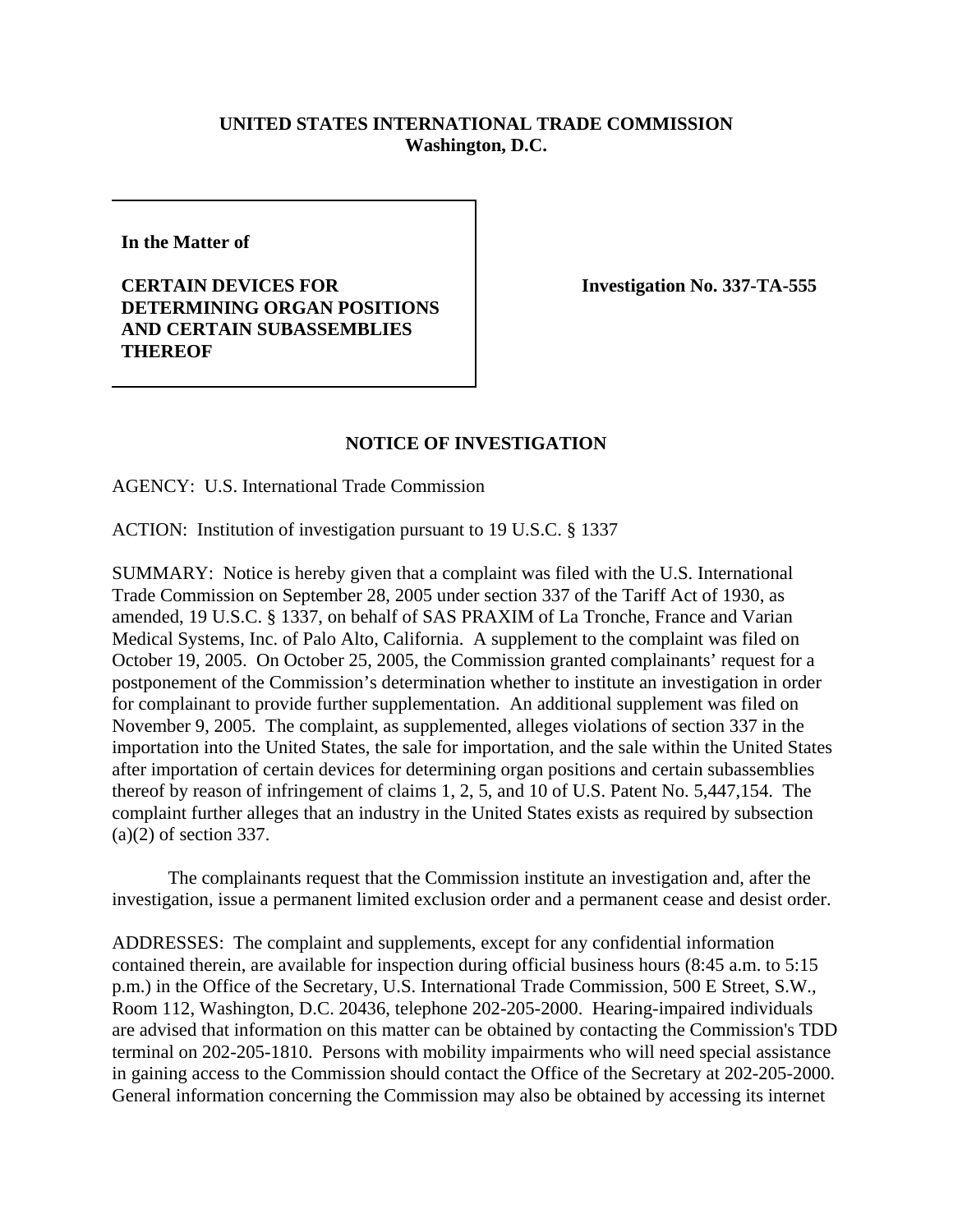server at http://www.usitc.gov. The public record for this investigation may be viewed on the Commission's electronic docket (EDIS) at http://edis.usitc.gov.

FOR FURTHER INFORMATION CONTACT: Jay H. Reiziss, Esq., Office of Unfair Import Investigations, U.S. International Trade Commission, telephone 202-205-2579.

AUTHORITY: The authority for institution of this investigation is contained in section 337 of the Tariff Act of 1930, as amended, and in section 210.10 of the Commission's Rules of Practice and Procedure, 19 C.F.R. § 210.10 (2005).

SCOPE OF INVESTIGATION: Having considered the complaint, the U.S. International Trade Commission, on November 23, 2005, ORDERED THAT --

- (1) Pursuant to subsection (b) of section 337 of the Tariff Act of 1930, as amended, an investigation be instituted to determine whether there is a violation of subsection  $(a)(1)(B)$  of section 337 in the importation into the United States, the sale for importation, or the sale within the United States after importation of certain devices for determining organ positions and certain subassemblies thereof by reason of infringement of claims 1, 2, 5, or 10 of U.S. Patent No. 5,447,154, and whether an industry in the United States exists as required by subsection (a)(2) of section 337.
- (2) For the purpose of the investigation so instituted, the following are hereby named as parties upon which this notice of investigation shall be served:
	- (a) The complainants are --

SAS PRAXIM 4 Avenue de l'Obiou Le Grand Sablon 38700 La Tronche France

Varian Medical Systems, Inc. 3100 Hansen Way Palo Alto, California 94304

(b) The respondent is the following company alleged to be in violation of section 337, and is the party upon which the complaint is to be served:

Resonant Medical, Inc. 2050 Bleury Street, Suite 200 Montreal, Quebec, Canada H3A 2J5